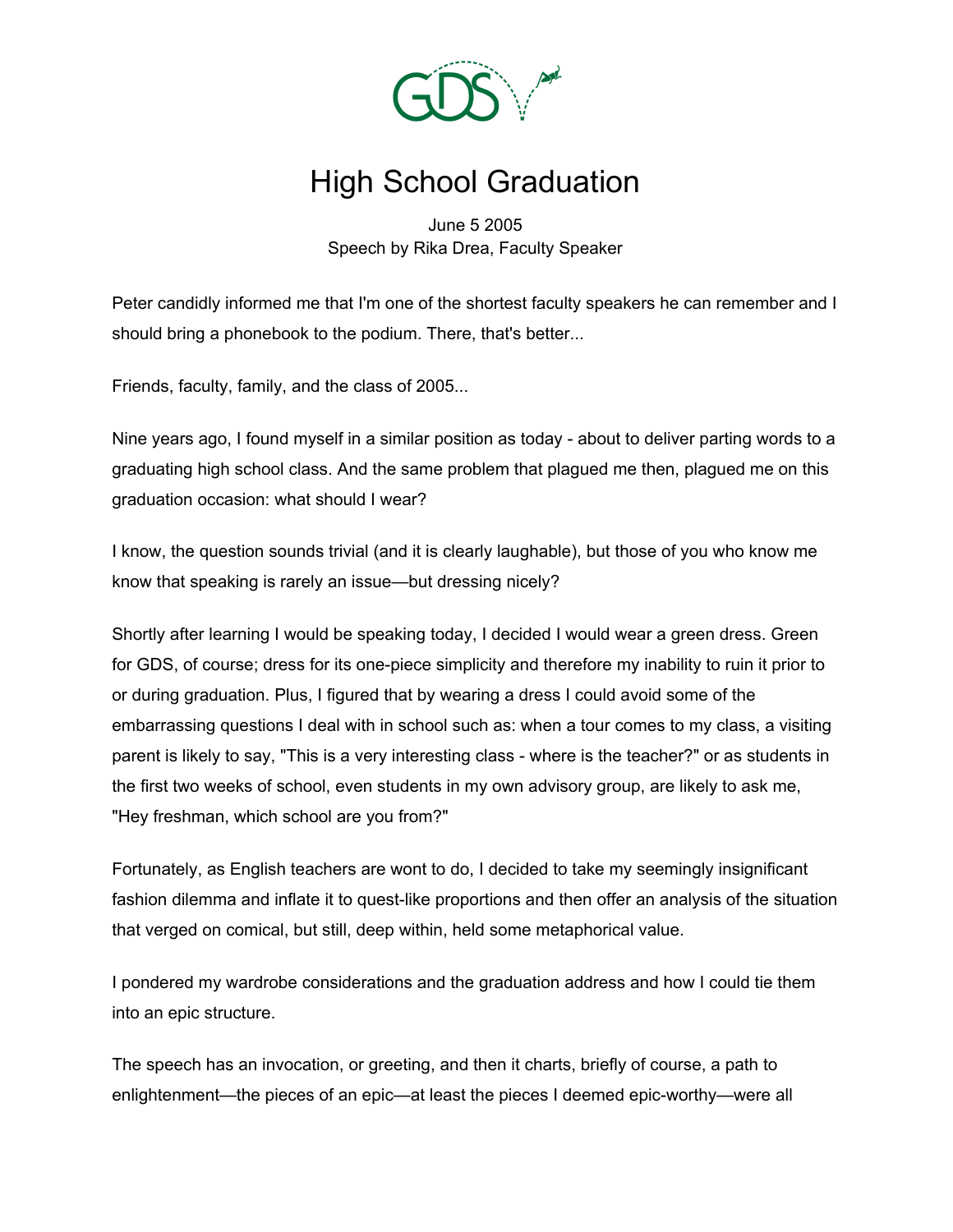there.

So, let me tell you about my pursuit of this green dress. I was in a store and I had gathered a small band of green hopefuls. As I stepped into the fitting room, an aged woman approached me.

"Dear, how does this shirt fit? It's not too loose, is it?" she asked.

"No, it looks very nice," I replied.

"That's good," she said, "I have a hard time seeing."

A thought—a very English-teacher-like thought—raced through my head: here I was in Filene's Basement—a veritible Hades, if you will. Was she my Teiresais, my blind prophet, come to tell me not only how to dress but also what knowledge to pass on to the graduates?

"You know," she went on, "it is important to look sharp because as in life..."

Yes! I anxiously awaited her words. And frankly, I'm glad that she couldn't see well, because had she seen my eager look she probably would have been a bit concerned...

"Because as in life," she continued, "...oh my, could I wear this shirt with brown pants?"

"What!, huh, no, ma'am. That shirt would not go with brown pants..."

I suspect that your intellectual and social journeys through high school have not been much different: moments arise when it seems like all answers are about to be had and then, whoosh, the moments pass and you're left feeling unchanged and possibly even short-changed.

Like those times when it seems as though a teacher is about to impart some grand piece of knowledge and instead it turns out to be a—paper assignment. Or when a friend seems poised to ask the perfect question and instead it turns out she just wanted to borrow your ipod. Or when a graduation speaker seems to offer wisdom and instead she tells a story about a green dress.

Confronting the times of personal and communal tension—when what we want somehow doesn't overtly correspond with what we receive—is a test we will always face. Instead of seeing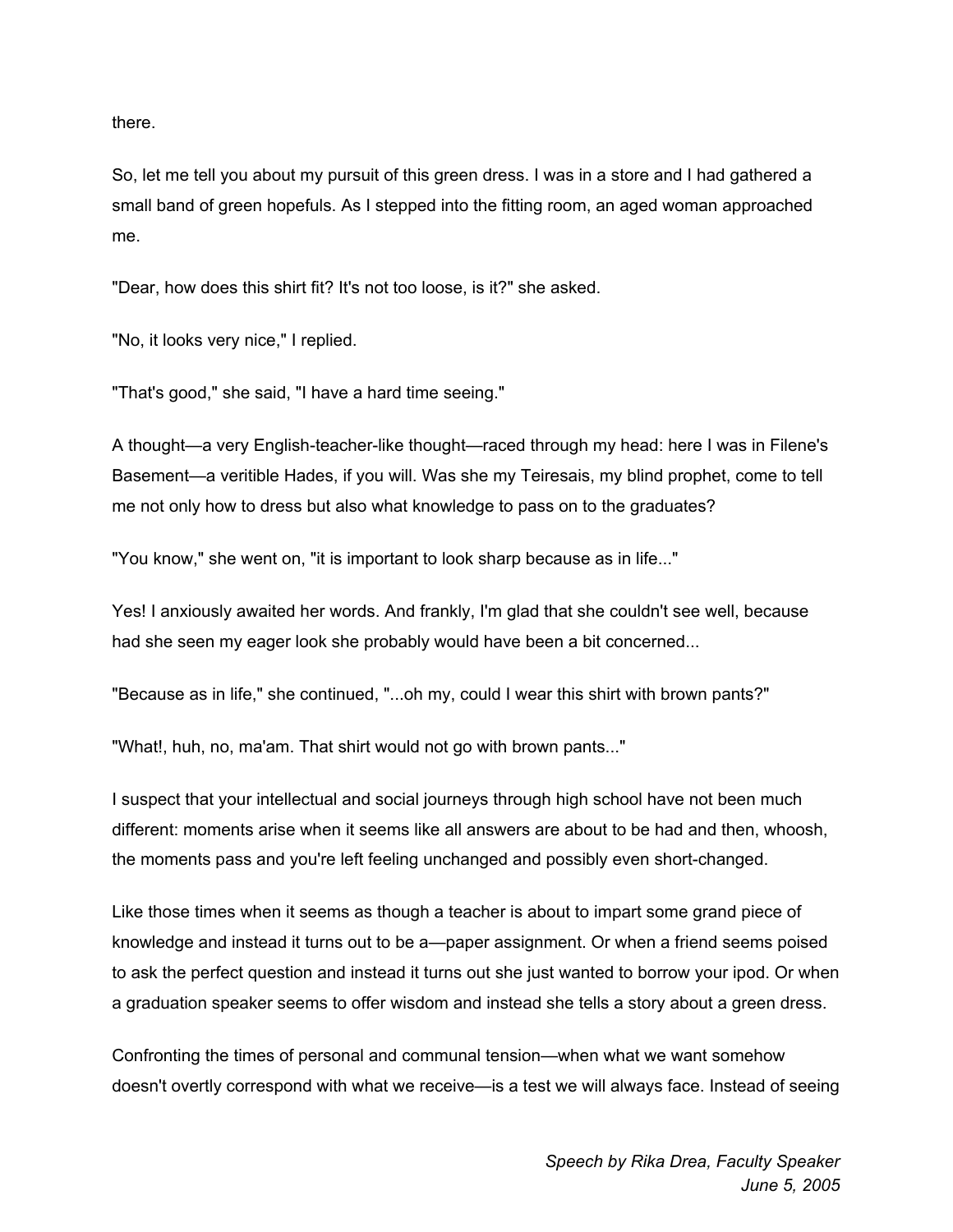these discrepancies as moments of frustration, though, we should see them as moments of amusement.

It appears as if life is a series of inequalities that we struggle desperately to make add up evenly. Yet, while balancing works well in within a controlled environment, it does not always work well in life. A checkbook, for example, would balance perfectly if it wasn't for those once in a lifetime U2 tickets that appeared on eBay for four times their face value.

Of course, you've learned this year that some imbalances - eh, chemical imbalances, shall we say—aren't in our best interests.

Nonetheless, overcoming a struggle, or climbing a ladder makes for a much more interesting journey to the top than merely ascending a sloped plane.

Returning for a moment to my Odyssey for a green dress, I'll remind you that I'm somewhere in Hades, feeling let down that my blind prophet was unfulfilling. But, like Odysseus, I know there is someone else in the underworld who can help me, if only by checking on my personal well-being: mom.

My mom endured three green-dress shopping adventures with me. My dad, like Odysseus' dad, decided to stay home - he too must have known of how dangerous it is to shop with competing generations. My mom and I squabbled over dresses yet, just as great Odysseus wanted to see and hug his mom in the underworld, so too did I want to consult with my mom in the bottom floor of Hecht's.

As much as we trust ourselves, our personal faith is always renewed with the approval and the affection of others. Personal opinion can only get you so far—it's knowing that your thoughts will have an impact on something greater than yourself, or on someone who cares about you, that heartens us.

And seeing the effect of individual decisions on broader populations is a lot of what school is about. We study the details of a variety of subjects and then we explode these nuances and try to fit them into the (so-called) bigger picture. The more we learn, though, the more likely our discontents are to grow. Why, we wonder, if a better method exists, don't we use it?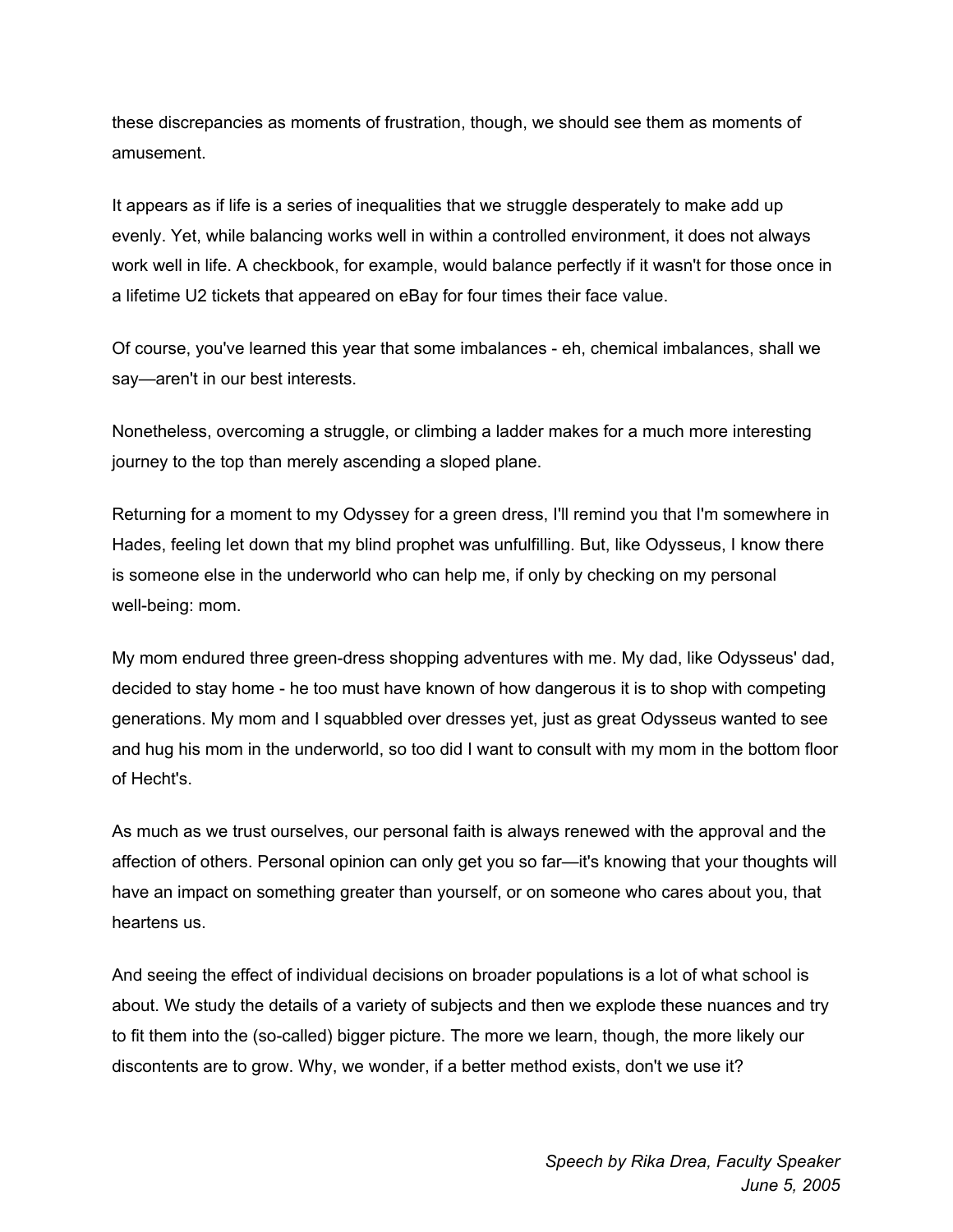The worth GDS affords each individual makes this question of what is "better" or even what is "best" a difficult one. The personal attention and concern that make GDS GDS is also what makes it a challenging learning environment.

Most of what we've hoped to teach you, though, is the reality of differences, be they good or bad. We've tried to show you how to approach moments of discontent and, hopefully, how to advocate the best practices for the greatest number. We've constantly asked you to take the personality of your knowledge and apply it to a community. In other words, we've asked you, how will you live with what you've learned?

I'll offer a confession of my own discontent as an answer - before last year, I dreaded teaching English Eleven, no offense Louise. Or Kevin. Or Peter. Or my then English Eleven students.

In any case, something about the supposed tidiness of the course offended me: How could we box American Literature into a series of rhetorical moves?

So I did what any professional teacher would do: I brought my grievances to class. Most impressively, you alleviated them; sometimes with humor, but most often with purpose - a drive to find something greater behind the structure with which we were dealing.

And it's your class's sense of purpose—sometimes business-like, sometimes heartbreaking—that makes you wonderful and memorable. It's your willingness to confront the avoidable issues—the issues of diversity, of privilege, and of social and academic standards—and to push your communit—and yourselves—if not towards consensus, at least towards new paths.

Yes, purpose doesn't get you everywhere, but it keeps it you moving. Besides, without a sense of purpose, how could you all have possibly banded together and littered the lounge with balloons and, truly my personal favorite, how could you all have taken every desk out of the school and emblazoned your class year across the field.

Life offers great value in both moments of serious debate and moments of a less serious nature. See both sides and you'll know your work is true.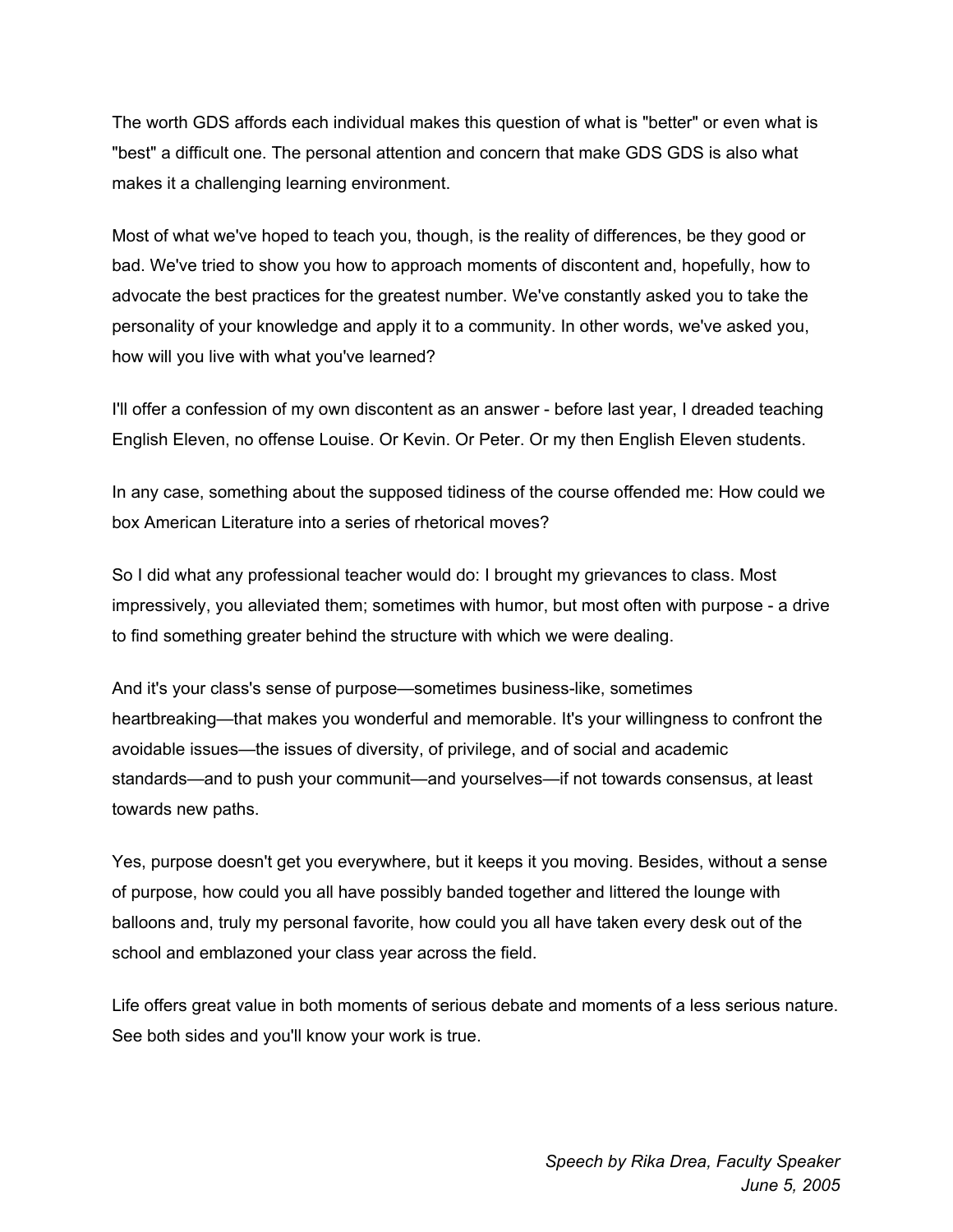There will be difficult times, though; times when the negative sides of imperfection seem to rule.

My freshman year roommate and I, although academically similar, were very different people. We inhabited a room about the size of one and half cubes (or say a box about eight feet by fifteen feet). She had an enormous quantity of hair products. I won't say that these products annoyed me, but these products annoyed me. We rarely shared a word let alone a laugh. Could we ever become good roommates?

About two weeks into school, we realized that sharing a small confine in silence was not ideal (we were a little slower on the up-take than the cubonauts). So, we started to do little things for each other—set a CD to a favorite song or take the trash out before it overflowed onto the floor. We laughed about how unalike we were—she a biology major who studied every night, me an English major who played ping-pong every night.

Sometime near the end of the year, I mustered the courage to ask her about the hair products that had transformed the top of our only dresser into a small city of bottles and tubes. Surprisingly, she didn't know why she had ninety percent of the products. She suggested that we celebrate the revelation with a purge of the dreaded products. We really weren't that different after all...

The discrepancies in life rarely reveal an insurmountable gulf. Keep in mind: myriad personalities await you. Your definition of success amongst these personalities may vary drastically, at least upon first glance. I can't help but think, though, that the moral compass GDS has tried to instill in you will most likely point you in the right direction.

School is something you complete. Your education is something you experience - in the lounge, in the black box, in the library while eating and drinking, in the classroom, and in life beyond GDS. Sometimes in the hustle and bustle of GDS, you all miss your own greatness and you pass it on to us—well, today, at least, we pass it back to you all.

Still, not every change in life is going to be smooth or even worthwhile. Anticlimaxes are a part of life - consider the popularity of Viagra - but hey, these moments too will pass...

You are leaving on the verge of great physical change to the building. Hopefully, this change will be metaphorical—like my dress—and have entertainment value—like my dress—possibly social